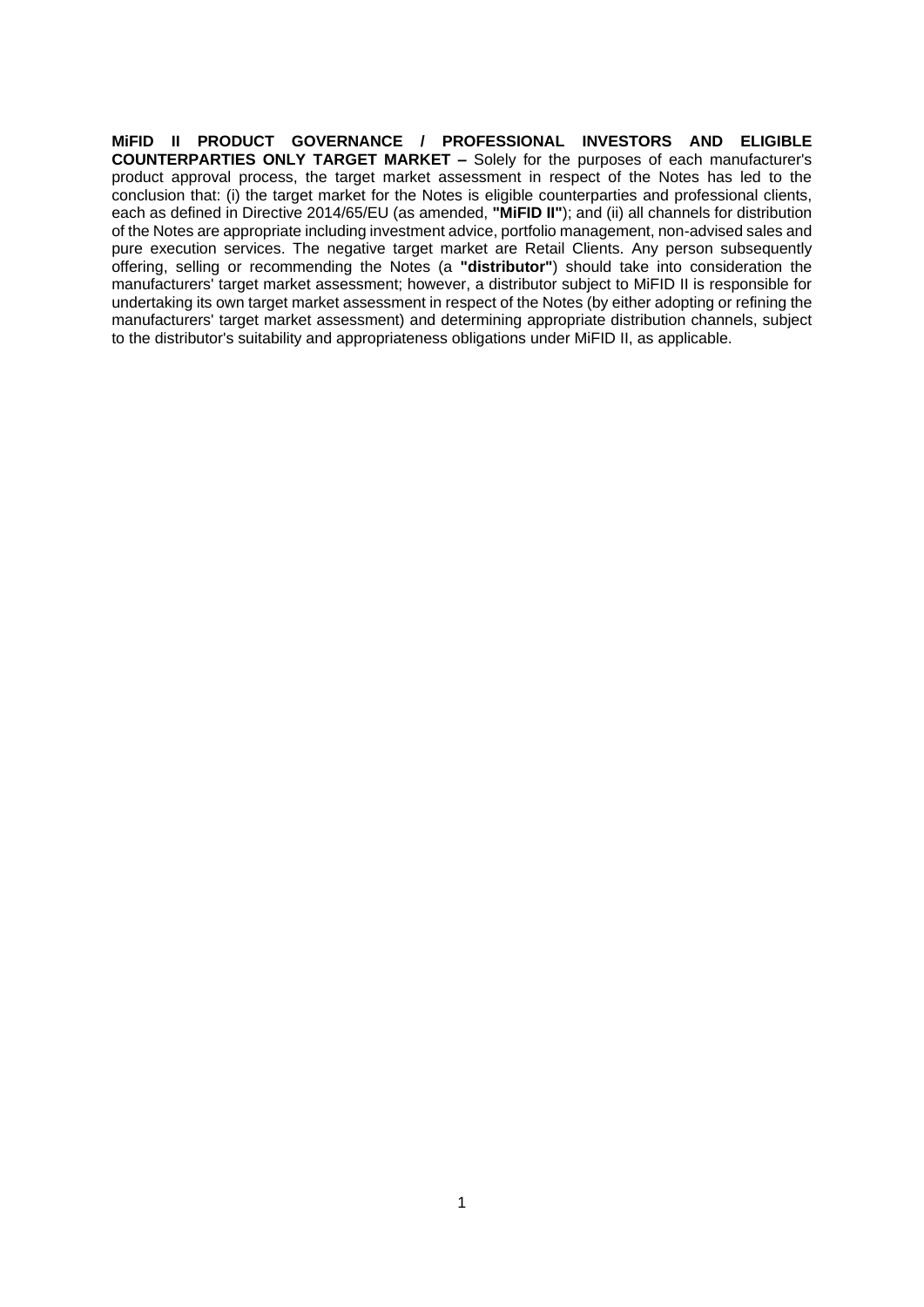13 May 2022

## **Final Terms** EUR 50,000,000 1.00 per cent. Senior Unsecured Preferred Notes due 17 May 2024 issued pursuant to the

#### **€ 25,000,000,000 Offering Programme**

dated 30 March 2022

of

## **Berlin Hyp AG**

Issue Price: 99.898 per cent.

Issue Date: 17 May 2022

Trade Date: 10 May 2022

Series No.: **-**

Tranche No.: 1

These Final Terms dated 13 May 2022 (the "**Final Terms**") have been prepared for the purpose of Article 8 (5) in conjunction with Article 25 (4) of the Regulation (EU) 2017/1129 of the European Parliament and of the Council of 14 June 2017, as amended. Full information on the Issuer and the offer of the Notes is only available on the basis of the combination of the Final Terms when read together with the Base Prospectus dated 30 March 2022, including any supplements thereto (the "**Base Prospectus**"). The Base Prospectus has been or will be, as the case may be, published on the website of the Issuer www.berlinhyp.de (se[e https://www.berlinhyp.de/en/investors\)](https://www.berlinhyp.de/en/investors). In case of an issue of Notes which are listed on the regulated market of a stock exchange, the Final Terms relating to such Notes will also be published on the website of the Issuer www.berlinhyp.de (see will also be published on the website of the Issuer www.berlinhyp.de (see [https://www.berlinhyp.de/en/investors\)](https://www.berlinhyp.de/en/investors).

#### **PART I. Terms and Conditions** *TEIL I. Emissionsbedingungen*

This PART I. of the Final Terms is to be read in conjunction with the set of Terms and Conditions of the Securities that apply to Fixed Rate Notes set forth in the Base Prospectus as Option I. Capitalised terms shall have the meanings specified in the Terms and Conditions of the Securities.

*Dieser TEIL I. der Endgültigen Bedingungen ist in Verbindung mit dem Satz der Emissionsbedingungen der Wertpapiere, der auf Festverzinsliche Schuldverschreibungen Anwendung findet, zu lesen, der als Option I im Basisprospekt enthalten ist. Begriffe, die in den Emissionsbedingungen der Wertpapiere definiert sind, haben dieselbe Bedeutung, wenn sie in diesen Endgültigen Bedingungen verwendet werden.*

All references in this Part I. of the Final Terms to numbered paragraphs and subparagraphs are to paragraphs and subparagraphs of the Terms and Conditions of the Securities. *Bezugnahmen in diesem TEIL I. der Endgültigen Bedingungen auf Paragraphen und Absätze beziehen* 

*sich auf die Paragraphen und Absätze der Emissionsbedingungen der Wertpapiere.*

The placeholders in the provisions of the Terms and Conditions of the Securities which are applicable to the Notes shall be deemed to be completed by the information contained in the Final Terms as if such information were inserted in the placeholder of such provisions. All provisions in the Terms and Conditions of the Securities which are not selected and not completed by the information contained in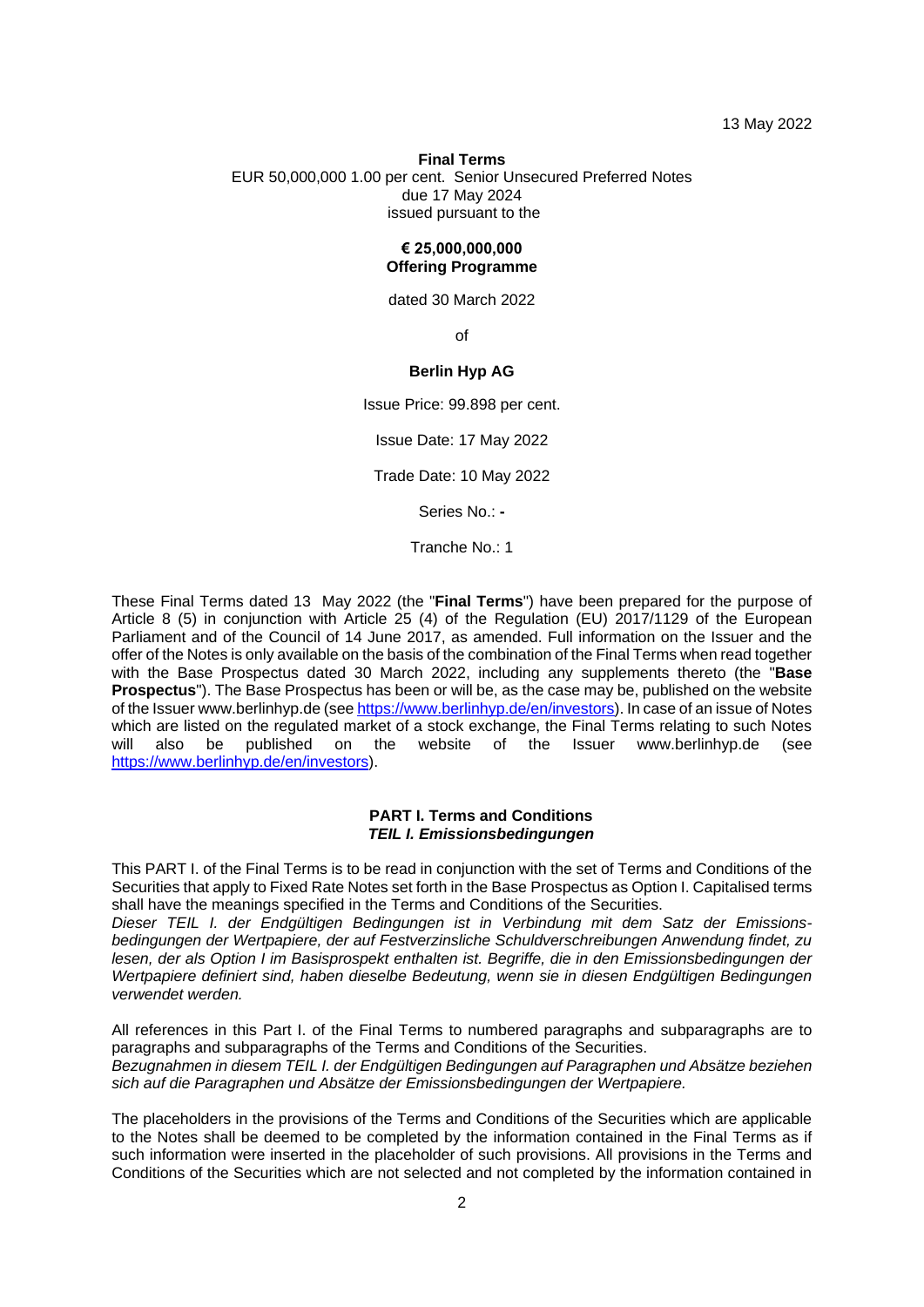the Final Terms shall be deemed to be deleted from the terms and conditions applicable to the Notes. *Die Platzhalter in den auf die Schuldverschreibungen anwendbaren Bestimmungen der Emissionsbedingungen der Wertpapiere gelten als durch die in den Endgültigen Bedingungen enthaltenen Angaben ausgefüllt, als ob die Platzhalter in den betreffenden Bestimmungen durch diese Angaben ausgefüllt wären. Sämtliche Optionen der Emissionsbedingungen der Wertpapiere, die nicht durch die in den Endgültigen Bedingungen enthaltenen Angaben ausgewählt und ausgefüllt wurden, gelten als in den auf die Schuldverschreibungen anwendbaren Bedingungen gestrichen.*

The Final Terms will be published on the website of the Issuer www.berlinhyp.de (see [https://www.berlinhyp.de/en/investors/base-prospectus-final-terms\)](https://www.berlinhyp.de/en/investors/base-prospectus-final-terms). *Die Endgültigen Bedingungen werden auf der Website der Emittentin www.berlinhyp.de (siehe* <https://www.berlinhyp.de/en/investors/base-prospectus-final-terms>*) veröffentlicht.*

#### **Language of Conditions** *Sprache der Bedingungen*

- □ German only *ausschließlich Deutsch*
- English only *ausschließlich Englisch*
- English and German (English controlling) *Englisch und Deutsch (englischer Text maßgeblich)*
- German and English (German controlling) *Deutsch und Englisch (deutscher Text maßgeblich)*

### **CURRENCY, DENOMINATION, FORM, CERTAIN DEFINITIONS (§1)** *WÄHRUNG, STÜCKELUNG, FORM, DEFINITIONEN (§1)*

#### **Currency and Denomination** *Währung und Stückelung*

| <b>Specified Currency</b>                                        | Euro ("EUR")    |
|------------------------------------------------------------------|-----------------|
| Festgelegte Währung                                              | Euro $($ "EUR") |
| Aggregate Principal Amount                                       | EUR 50,000,000  |
| Gesamtnennbetrag                                                 | EUR 50.000.000  |
| Specified Denomination(s)                                        | EUR 100,000     |
| Stückelung/Stückelungen                                          | EUR 100,000     |
| Number of Notes to be issued in the Specified Denomination       | 500             |
| Zahl der in jeder Stückelung auszugebenden Schuldverschreibungen | 500             |
| <b>Pfandbriefe</b>                                               |                 |
| П<br>Mortgage Pfandbriefe                                        |                 |

- *Hypothekenpfandbriefe*
- □ Public Sector Pfandbriefe *Öffentliche Pfandbriefe*
- □ Jumbo-Pfandbriefe *Jumbo-Pfandbriefe*
	- □ Mortgage Pfandbriefe *Hypothekenpfandbriefe*

3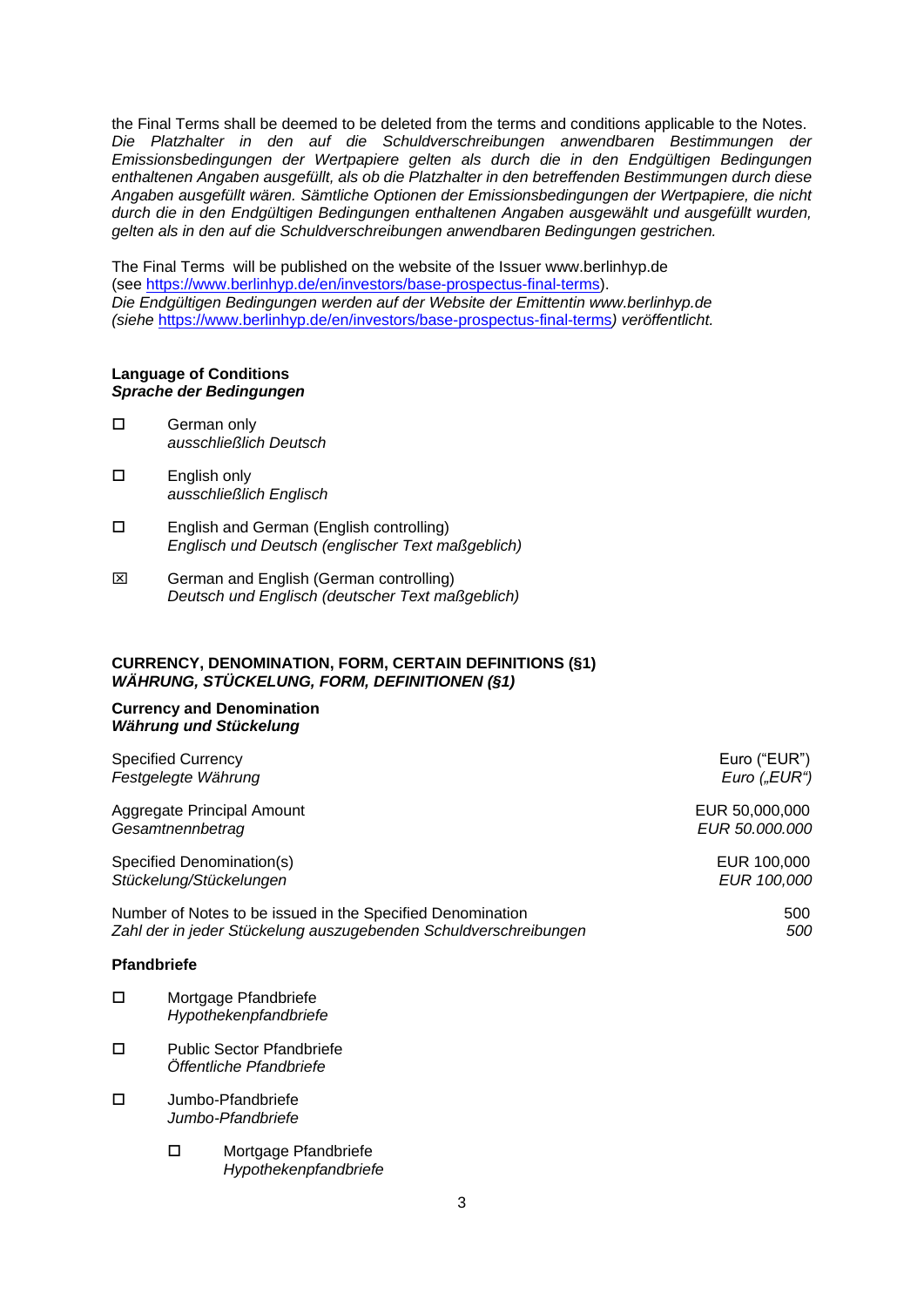□ Public Sector Pfandbriefe *Öffentliche Pfandbriefe*

### **New Global Note (NGN) No** *neue Globalurkunde (New Global Note – NGN) Nein*

- **TEFRA C** *TEFRA C*
	- **EX** Permanent Global Notes *Dauerglobalurkunde*

## **TEFRA D** *TEFRA D*

 Temporary Global Notes exchangeable for a Permanent Global Notes *Vorläufige Globalurkunde austauschbar gegen eine Dauerglobalurkunde*

#### **Neither TEFRA D nor TEFRA C** *Weder TEFRA D noch TEFRA C*

□ Permanent Global Notes *Dauerglobalurkunde*

### **Certain Definitions** *Definitionen*

Clearing System

- Clearstream Banking AG, Frankfurt am Main Mergenthalerallee 61 65760 Eschborn Federal Republic of Germany
- Clearstream Banking S.A., Luxembourg 42 Avenue JF Kennedy 1855 Luxembourg Luxembourg
- Euroclear Bank SA/NV 1 Boulevard du Roi Albert II 1210 Brussels Belgium
- □ Other (specify) *Sonstige (angeben)*
	- □ Address (specify)  *Adresse (angeben)*

#### **Status (§ 2)** *Status (§ 2)*

- Unsubordinated *Nicht-nachrangig* 
	- Eligible *Berücksichtigungsfähig*
- Unsubordinated non-preferred *Nicht-nachrangig nicht-bevorrechtigt*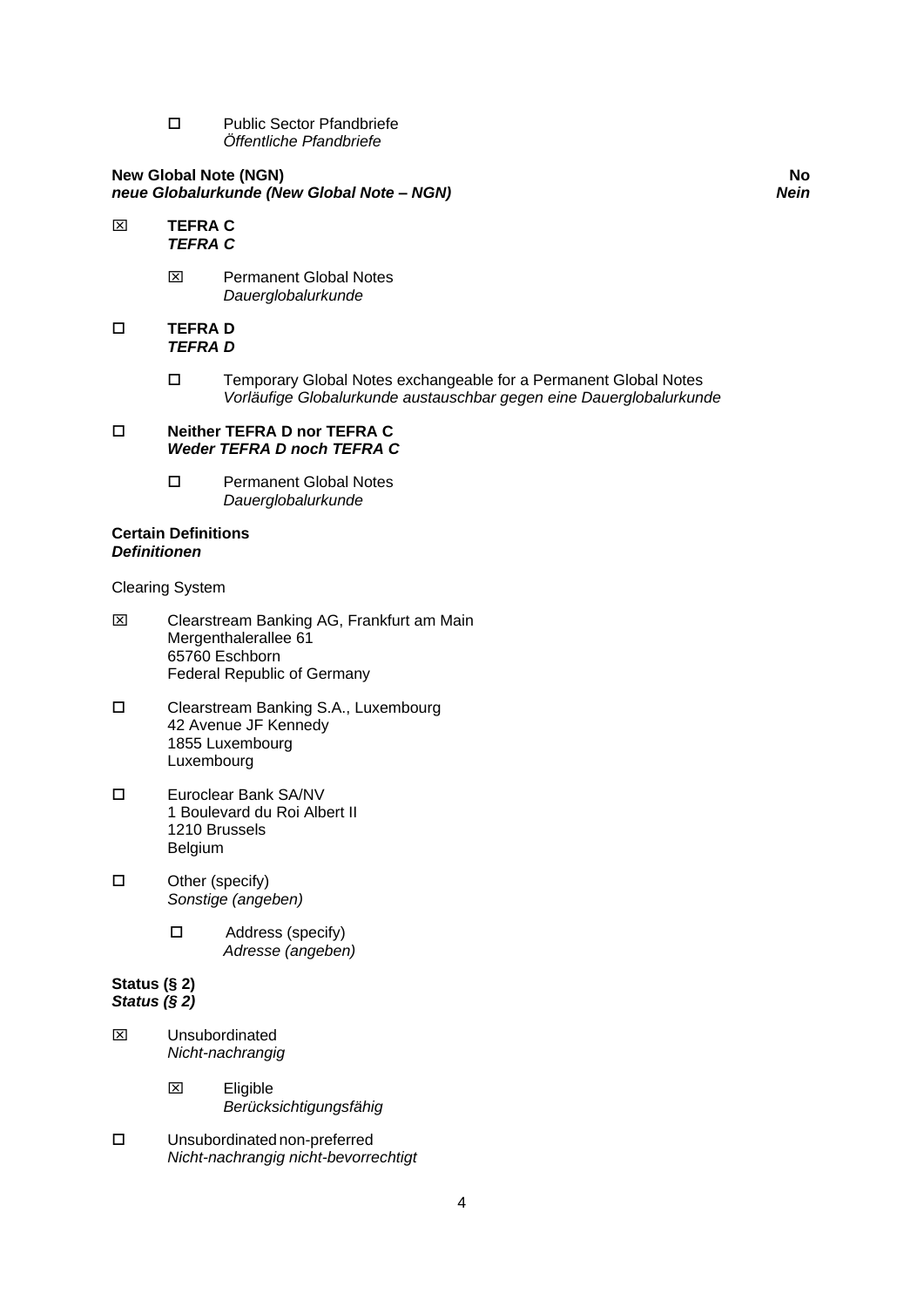## Subordinated *Nachrangig*

## **INTEREST (§ 3)** *ZINSEN (§ 3)*

 **Fixed Rate Notes (Option I)** *Festverzinsliche Schuldverschreibungen (Option I)*

## **Rate of Interest and Interest Payment Dates** *Zinssatz und Zinszahlungstage*

Interest Commencement Date 17 May 2022 *Verzinsungsbeginn 17. Mai 2022*

First Interest Payment Date 17 May 2023 *Erster Zinszahlungstag 17. Mai 2023*

Initial Broken Amount(s) per specified denomination *Anfängliche(r) Bruchteilszinsbetrag(-beträge) für jede festgelegte Stückelung*

Initial Broken Amount per aggregate principal amount *Anfänglicher Bruchteilszinsbetrag bezogen auf den Gesamtnennbetrag*

Fixed Interest Date preceding the Maturity Date *Festzinstermin, der dem Fälligkeitstag vorangeht*

Final Broken Amount(s) per specified denomination *Abschließende(r) Bruchteilszinsbetrag(-beträge) für jede festgelegte Stückelung*

Final Broken Amount per aggregate principal amount *Abschließender Bruchteilszinsbetrag bezogen auf den Gesamtnennbetrag*

## **Step-Up Notes**  *Stufenzinsschuldverschreibungen*

- **Step-up/Step-down Notes**  *Stufenzinsschuldverschreibungen*
- **Floating Rate Notes (Option II)** *Variabel verzinsliche Schuldverschreibungen (Option II)*
- **Zero Coupon Notes (Option III)** *Nullkupon-Schuldverschreibungen (Option III)*

#### **Day Count Fraction** *Zinstagequotient*

- Actual/Actual
- **EXECUAL** Actual/Actual (ICMA)
- Actual/365 (Fixed)

Rate of Interest **1.00 per cent.** *per annum Zinssatz 1,00 % per annum*

Fixed Interest Date(s) 17 May in each year 16 May in each year 17 May in each year *Festzinstermin(e) 17. Mai eines jeden Jahres*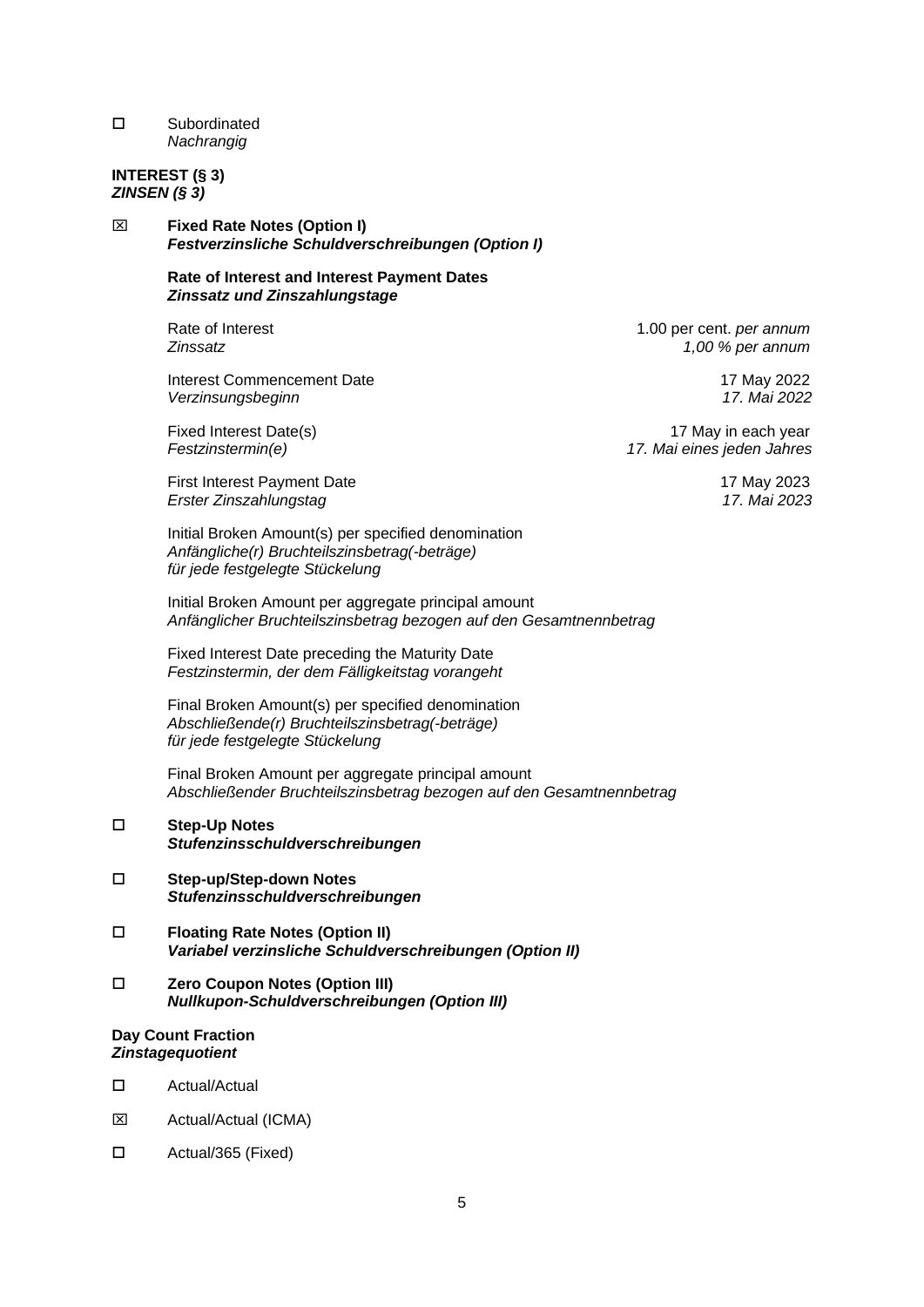- Actual/360 (Eurozinsmethode)
- 30E/360 (Eurobond Basis)
- 30E/360 (ISDA)
- 30/360 or 360/360 (Bond Basis)

#### **PAYMENTS (§ 4)** *ZAHLUNGEN (§ 4)*

#### **Payment Business Day** *Zahlungstag*

Relevant Financial Centre(s) (specify all) TARGET *Relevante Finanzzentren (alle angeben) TARGET*

#### **Adjusted/Unadjusted** *Mit oder ohne Anpassung*

Unadjusted *Ohne Anpassung*

#### **REDEMPTION (§ 5)** *RÜCKZAHLUNG (§ 5)*

#### **Final Redemption** *Rückzahlung bei Endfälligkeit*

| ⊠ | <b>Maturity Date</b> |
|---|----------------------|
|   | Fälligkeitstag       |

□ Redemption Month *Rückzahlungsmonat*

#### **Final Redemption Amount** *Rückzahlungsbetrag*

- **EX** Principal amount *Nennbetrag*
- Final Redemption Amount (per specified denomination) *Rückzahlungsbetrag (für jede festgelegte Stückelung)*

#### **Early Redemption** *Vorzeitige Rückzahlung*

| Early Redemption at the Option of the Issuer           | <b>No</b>   |  |
|--------------------------------------------------------|-------------|--|
| Vorzeitige Rückzahlung nach Wahl der Emittentin        | Nein        |  |
| <b>Early Redemption in case of MREL-Event</b>          | Yes         |  |
| Vorzeitige Rückzahlung im Falle eines MREL-Ereignisses | Ja          |  |
| Early Redemption at the Option of a Holder             | No          |  |
| Vorzeitige Rückzahlung nach Wahl des Gläubigers        | <b>Nein</b> |  |
|                                                        |             |  |

**Early Redemption Amount** *Vorzeitiger Rückzahlungsbetrag*

17 May 2024 *Fälligkeitstag 17. Mai 2024*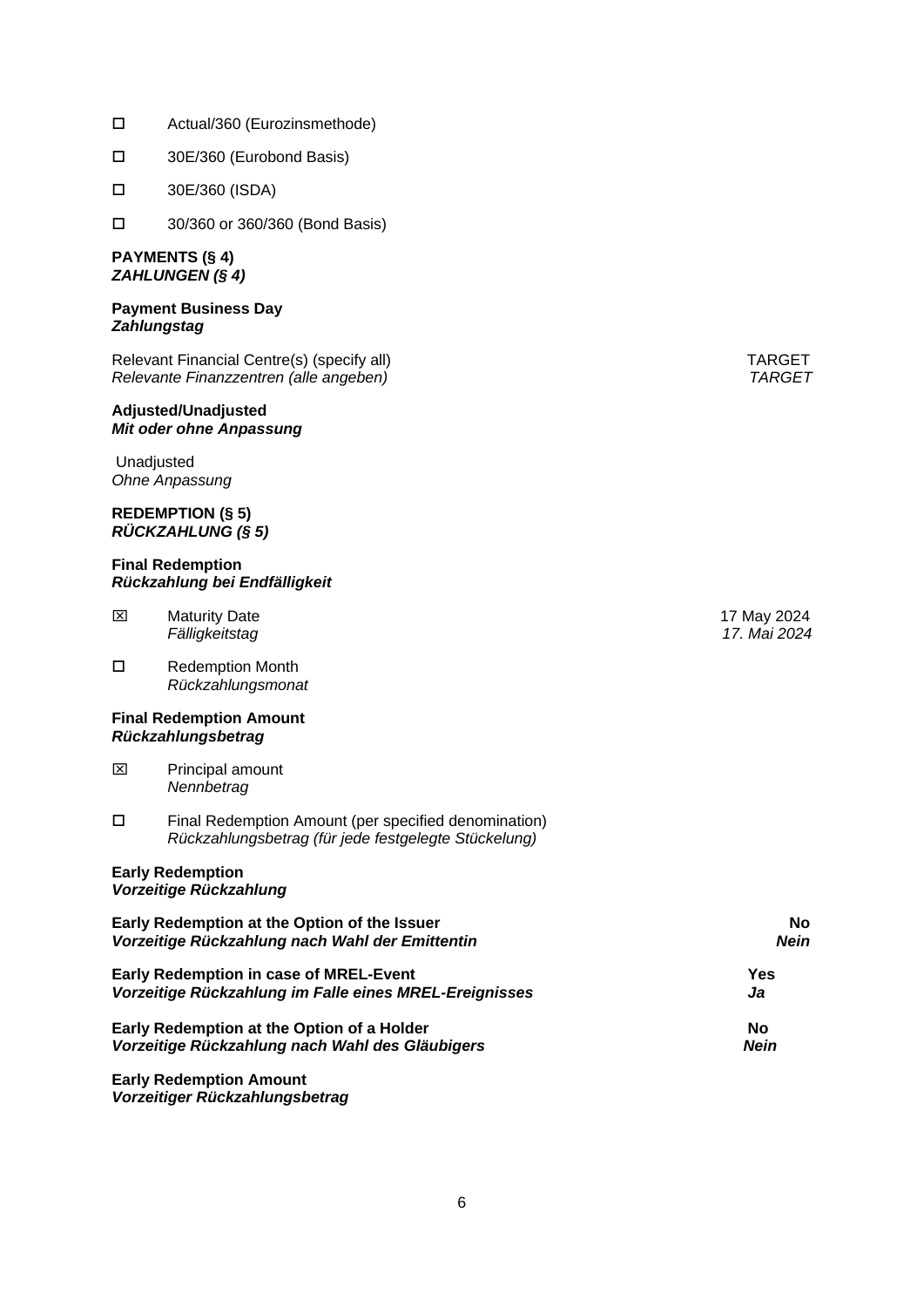## **FISCAL AGENT AND PAYING AGENT (§ 6)** *DIE EMISSIONSSTELLE UND ZAHLSTELLE (§ 6)*

Fiscal and Paying Agent *Emissions- und Zahlstelle*

- $\boxtimes$  Berlin Hyp AG Corneliusstraße 7 10787 Berlin Federal Republic of Germany
- $\square$  Other (set forth details in full here) *Andere (Einzelheiten einfügen)*

Calculation Agent/specified office *Berechnungsstelle/bezeichnete Geschäftsstelle*

- □ Berlin Hyp AG Corneliusstraße 7 10787 Berlin Federal Republic of Germany
- $\square$  Other (set forth details in full here) *Andere (Einzelheiten einfügen)*

Required location of Calculation Agent (specify) *Vorgeschriebener Ort für Berechnungsstelle (angeben)*

 Additional Paying Agent(s)/specified office(s) *Zusätzliche Zahlstelle(n)/bezeichnete Geschäftsstelle(n)*

| EVENTS OF DEFAULT (§ 9)          | No   |
|----------------------------------|------|
| $K\ddot{\text{U}}$ NDIGUNG (§ 9) | Nein |
| <b>SUBSTITUTION (§ 10)</b>       | No   |
| <b>ERSETZUNG (§ 10)</b>          | Nein |

## **NOTICES (§ 12)** *MITTEILUNGEN (§ 12)*

**Place and expected medium of publication** *Ort und voraussichtliches Medium der Bekanntmachung*

- Federal Republic of Germany (Federal Gazette) *Bundesrepublik Deutschland (Bundesanzeiger)*
- Grand Duchy of Luxembourg (www.bourse.lu) *Großherzogtum Luxemburg (www.bourse.lu***)**
- □ Clearing System *Clearing System*
- $\square$  Other (specify) *Sonstige (angeben)*

**AMENDMENTS TO THE TERMS AND CONDITIONS OTHER THAN PFANDBRIEFE (§ 13)** *ÄNDERUNGEN DER ANLEIHEBEDINGUNGEN AUSSER PFANDBRIEFEN (§ 13)*

Applicable **No** *Anwendbar Nein*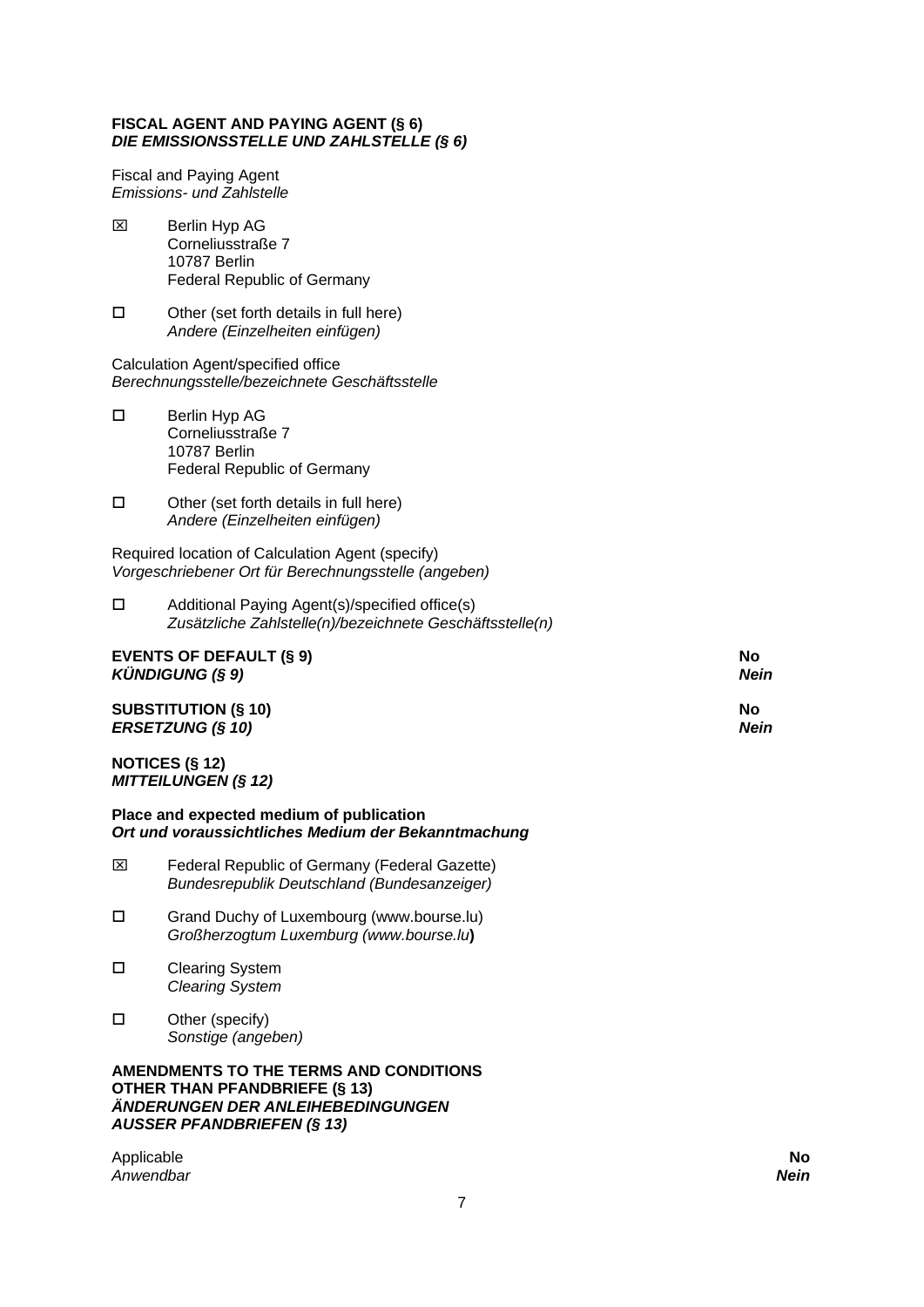## **Part II.: OTHER INFORMATION**

| Interests of natural and legal persons, including<br>conflict of interests, involved in the issue/offer | None           |  |
|---------------------------------------------------------------------------------------------------------|----------------|--|
| Reasons for the offer <sup>1</sup><br>(if different from making profit and/or hedging certain risks)    | Not applicable |  |
| Estimated net proceeds                                                                                  | EUR 49,949,000 |  |
| Estimated total expenses of the issue                                                                   | EUR 2.500      |  |

(set forth details in full here broken into each principal intended use and presented by order of priority of such uses)

## **Eurosystem eligibility**

| ⊠      | Intended to be held in a manner which would<br>allow ECB eligibility (in classical global note<br>form (CGN)) | That simply means that the Notes are<br>intended upon issue to be deposited with<br>Clearstream Banking AG, Frankfurt, and does<br>not necessarily mean that the Notes will be<br>recognised as eligible collateral<br>for<br>Eurosystem monetary policy and intra-day<br>credit operations by the Eurosystem either<br>upon issue or at any or all times during their<br>life. Such recognition will depend upon<br>satisfaction of the Eurosystem eligibility<br>criteria (ECB eligibility). |
|--------|---------------------------------------------------------------------------------------------------------------|------------------------------------------------------------------------------------------------------------------------------------------------------------------------------------------------------------------------------------------------------------------------------------------------------------------------------------------------------------------------------------------------------------------------------------------------------------------------------------------------|
| $\Box$ | Intended to be held in a manner which would<br>allow ECB eligibility (in new global note form<br>(NGN))       | Not applicable                                                                                                                                                                                                                                                                                                                                                                                                                                                                                 |
|        | <b>Securities Identification Numbers</b><br><b>ISIN Code</b>                                                  | DE000BHY0JP9                                                                                                                                                                                                                                                                                                                                                                                                                                                                                   |
|        | Common Code                                                                                                   | 248155949                                                                                                                                                                                                                                                                                                                                                                                                                                                                                      |
|        | German Securities Code                                                                                        | <b>BHY0JP</b>                                                                                                                                                                                                                                                                                                                                                                                                                                                                                  |

Any other securities number

**Yield** 1.052 per cent. per annum

Method of calculating the yield

ICMA method: The ICMA method determines the effective interest rate of Notes taking into account accrued interest on a daily basis.

### **Historic Interest Rates**

## **Selling Restrictions**

**X TEFRA C** 

-

1

8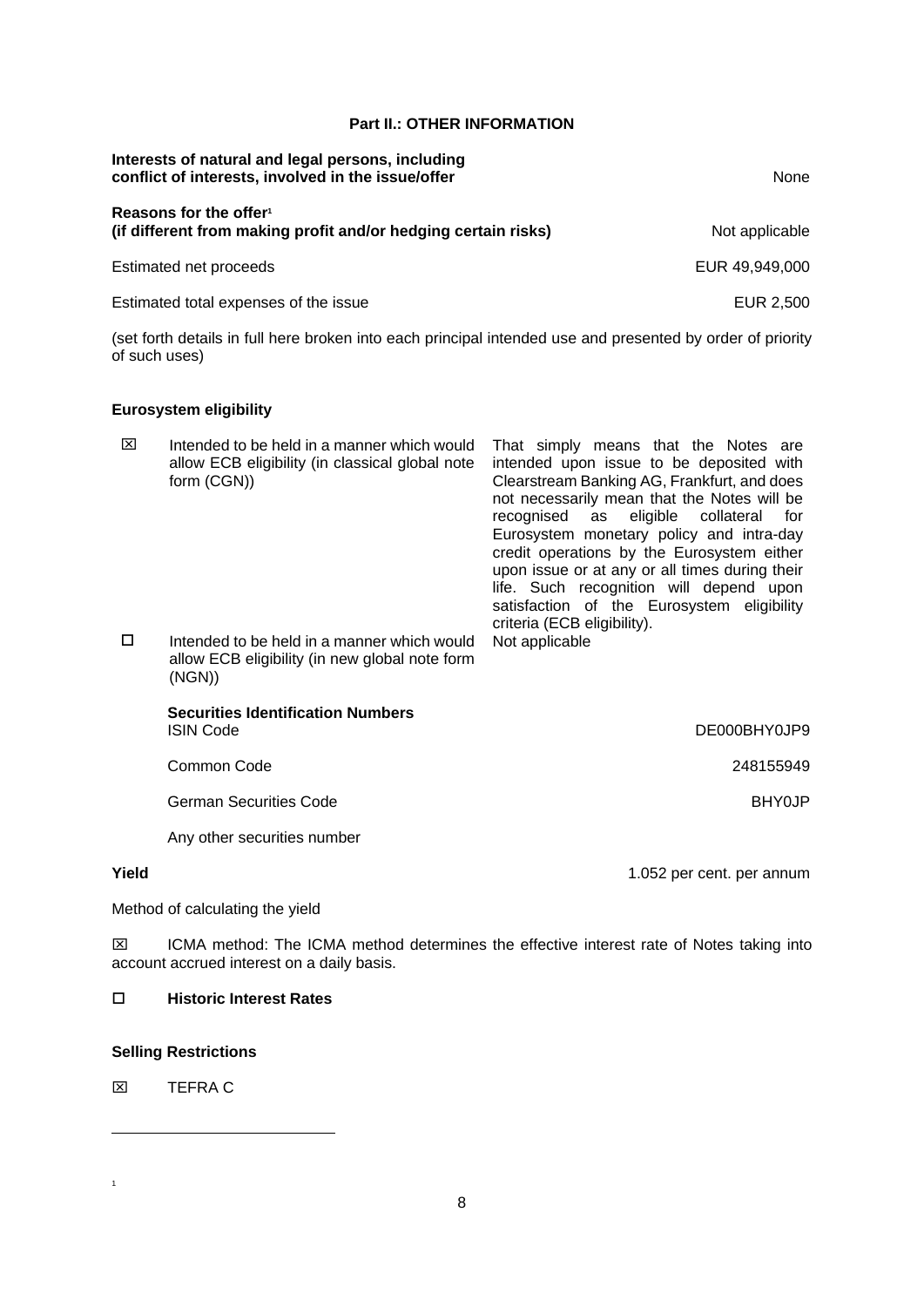## TEFRA D

## Neither TEFRA C nor TEFRA D

Non-exempt Offer Non-exempt Offer Non-exempt Offer Non-exempt Offer

Additional Selling Restrictions (specify) Additional Selling Restrictions (specify)

## **Terms and Conditions of the Offer** Not applicable Not applicable

Various categories of potential investors to which the Pfandbriefe are offered

- **Qualified Investors**
- Retail Investors

Process for notification to applicants of the amount allotted and indication whether dealing may begin before notification is made

## Not applicable

Name and address of the co-ordinator(s) of the global offer and of single parts of the offer and, to the extent known to the Issuer or the offeror, of the placers in the various countries where the offer takes place.

Not applicable

## **Method of distribution**

| ⊠ | Non-syndicated |
|---|----------------|
|   |                |

Syndicated

| Date of Subscription Agreement               | Not applicable |  |
|----------------------------------------------|----------------|--|
| Prohibition of Sales to EEA Retail Investors | Not applicable |  |

Prohibition of Sales to UK Retail Investors Not applicable

# **Management Details including form of commitment**

Dealer/Management Group (specify)

DekaBank Deutsche Girozentrale Mainzer Landstraße 16 60325 Frankfurt am Main

 $\boxtimes$  firm commitment

 $\Box$ 

no firm commitment/best efforts arrangements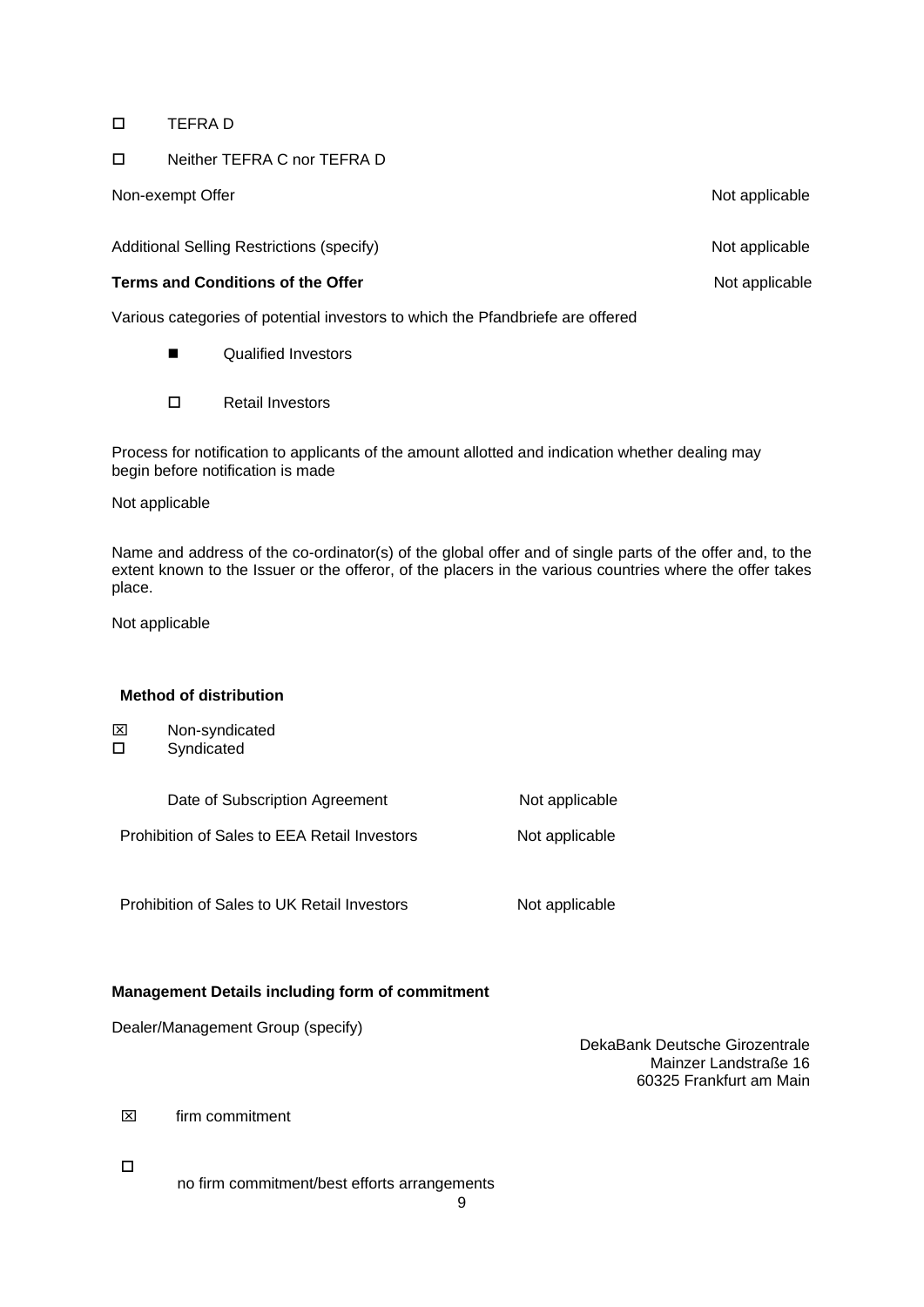| <b>Consent to use the Base Prospectus</b>                                                                                                              |                |
|--------------------------------------------------------------------------------------------------------------------------------------------------------|----------------|
| <b>General Consent</b>                                                                                                                                 | Not applicable |
| The Issuer consents to the use of this Base Prospectus<br>by the following Dealer(s) and/or financial intermediary<br>(individual consent):            | Not applicable |
| Individual consent for the subsequent resale or final<br>placement of Notes by the Dealer and/or financial<br>intermediary is given in relation to:    | Not applicable |
| Such consent is also subject to and given under the<br>condition:                                                                                      | Not applicable |
| Offer period ("Offer Period") during which subsequent<br>resale or final placement of Notes by Dealers and/or<br>financial intermediaries can be made: | Not applicable |
| <b>Commissions</b>                                                                                                                                     | Not applicable |
| Management/Underwriting Commission (specify)                                                                                                           |                |
| Selling Concession (specify)                                                                                                                           |                |
| Listing Commission (specify)                                                                                                                           |                |
| Other (specify)                                                                                                                                        |                |
| <b>Stabilisation Manager</b>                                                                                                                           | None           |
| <b>Market Maker</b>                                                                                                                                    | None           |
| <b>Admission to trading</b>                                                                                                                            | Yes            |
| ⊠<br>Berlin Stock Exchange (regulated market)                                                                                                          |                |
| Luxembourg Stock Exchange (regulated market)<br>□                                                                                                      |                |
| Other (insert details)<br>□                                                                                                                            |                |
| <b>Expected date of admission</b>                                                                                                                      | 17 May 2022    |
| Regulated markets or equivalent markets on which, to the knowledge of the Issuer, Notes of the same                                                    |                |

class of the Notes to be offered or admitted to trading are already admitted to trading

- □ Berlin Stock Exchange (regulated Market)
- Luxembourg Stock Exchange (*Bourse de Luxembourg*)
- □ Other (insert details)

Name and address of the entities which have a firm commitment to act as intermediaries in secondary trading, providing liquidity through bid and offer rates and description of the main terms of their commitment

Not applicable